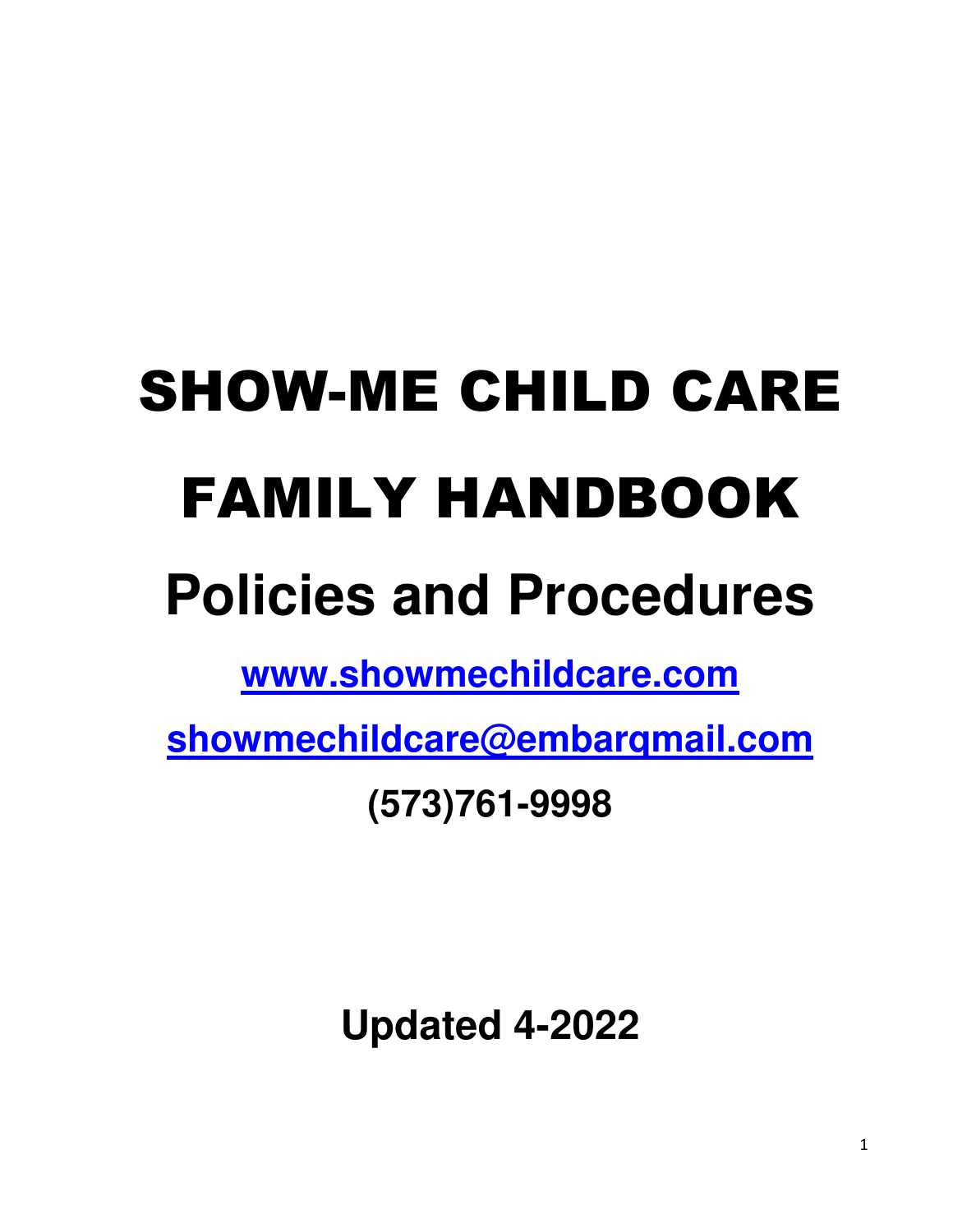## **I. Program's Goals and Objectives:**

Show-Me Child Care Center's (SMCCC) goal is to support and supplement the family unit. SMCCC strives to strengthen each child's own identity while instilling a respect for others. Our task is to guide the child and structure the environment so that each child will develop to his/her potential. Play is the main avenue in which children learn. Our goal is to integrate learning and playing by guiding, directing and encouraging positive intellectual, social, and physical development.

#### OBJECTIVES:

- $\triangleright$  Provide parents/guardians confidence that their children will be in a safe and healthy environment where staff will strive to meet the individual social, emotional and physical needs of the children in their classroom.
- $\triangleright$  Our classrooms are set up to provide self-directed and teacher directed activities
- $\triangleright$  Children are given choices throughout the day to practice and develop skills of selfregulation
- $\triangleright$  Environments allow children to feel self-confident, approach challenges with optimism, explore their world with competence and ultimately develop to their full potential.
- $\triangleright$  Social skills and interactions is the central focus with opportunities given for structured and unstructured activities to practice social interactions with children and adults
- $\triangleright$  Curriculum provides developmentally appropriate activities that include, but not limited to, arts and crafts, self-directed play, field trips (ages 5+), dramatic play, indoor and outdoor physical activities, small group and large group interactions, and independent play.
	- o Curriculum runs with the school year: mid-August to mid-May
- $\triangleright$  Provide open and honest communication about any concerns with your child's developmental needs.
- $\triangleright$  Strengthen home and school connection with the *Partnering with Families* portion of enrollment

## **Missouri Licensing Rules for Group Child Care Homes and Child Care Centers can be found at the website below:**

## **https://www.sos.mo.gov/CMSImages/AdRules/csr/current/5csr/ 5c25-500.pdf**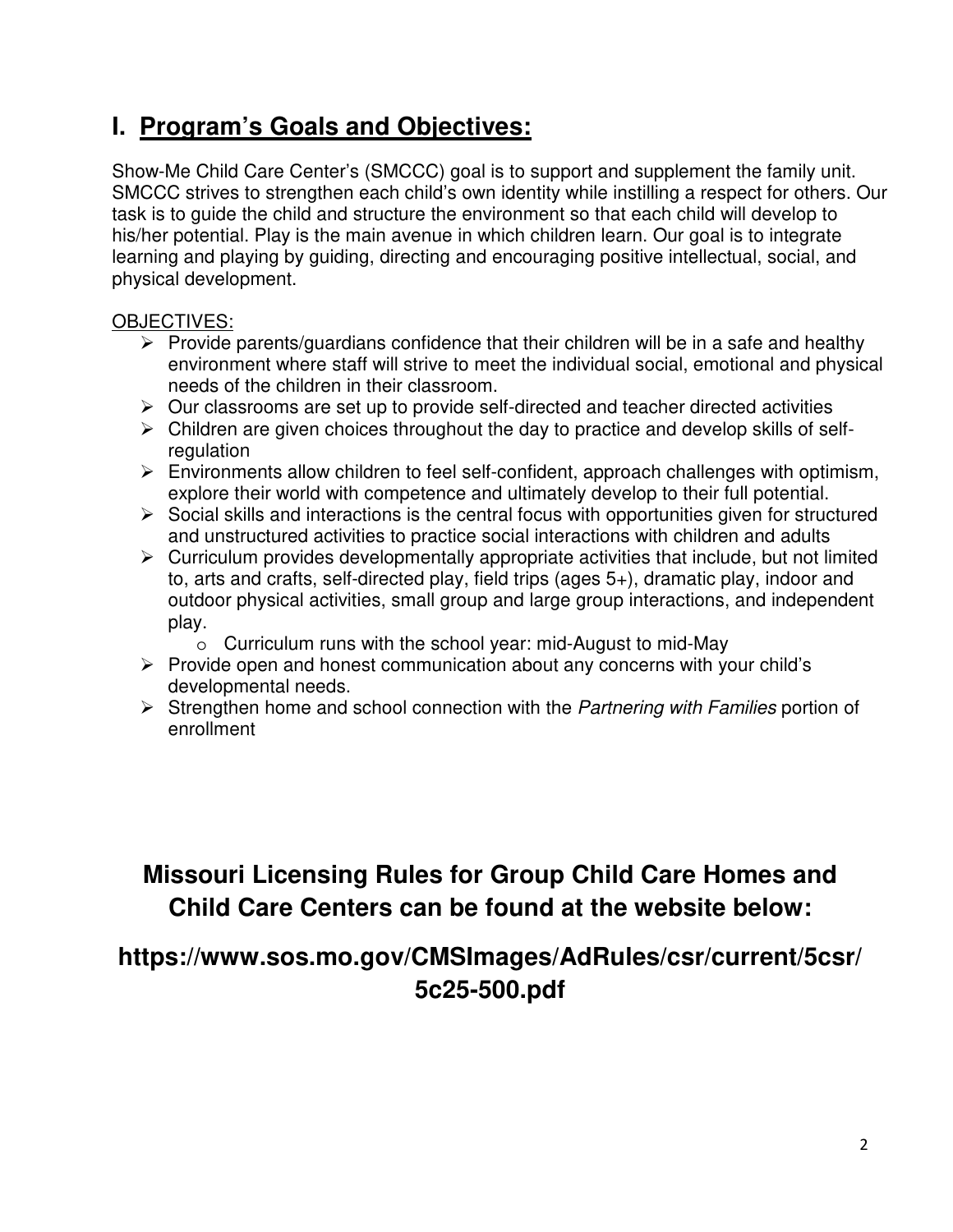## **II. Days/Hours of Operation:**

- $\triangleright$  State licensed by Department of Health and Senior Services
- $\triangleright$  Licensed for 80 children from ages 2 years through 12 years o SMCCC has an overlap permit which allows 1/3 enrollment for after school care.
- $\geqslant$  6:30 am to 5:30 pm
- $\triangleright$  Monday through Friday
- $\triangleright$  SMCCC operates 12 months of the year
- $\triangleright$  Closed the following holidays:
	- New Year's Day
	- Memorial Day
	- Juneteenth
	- $\bullet$  4<sup>th</sup> of July
	- Labor Day
	- Thanksgiving AND the day after
	- Christmas Eve AND Christmas Day
		- o If the holiday falls on a Saturday, it will be observed on Friday.
		- o If the holiday falls on a Sunday, it will be observed on Monday.
	- Two annual days for In-service training (dates to be announced annually). One day in spring and one day in fall.
- $\triangleright$  Teacher to Child Ratios:
	- 1:8 Two year olds
	- 1:10 Three to five years
	- 1:16 Five to twelve years
- $\triangleright$  Inclement Weather Policy:
- When Jefferson City Public Schools (JCPS) are cancelled OR on a late start, SMCCC will open two hours late.
	- On late start dates, SMCCC will open at 8:30 am
	- Director will post on Facebook as early as possible on late start dates.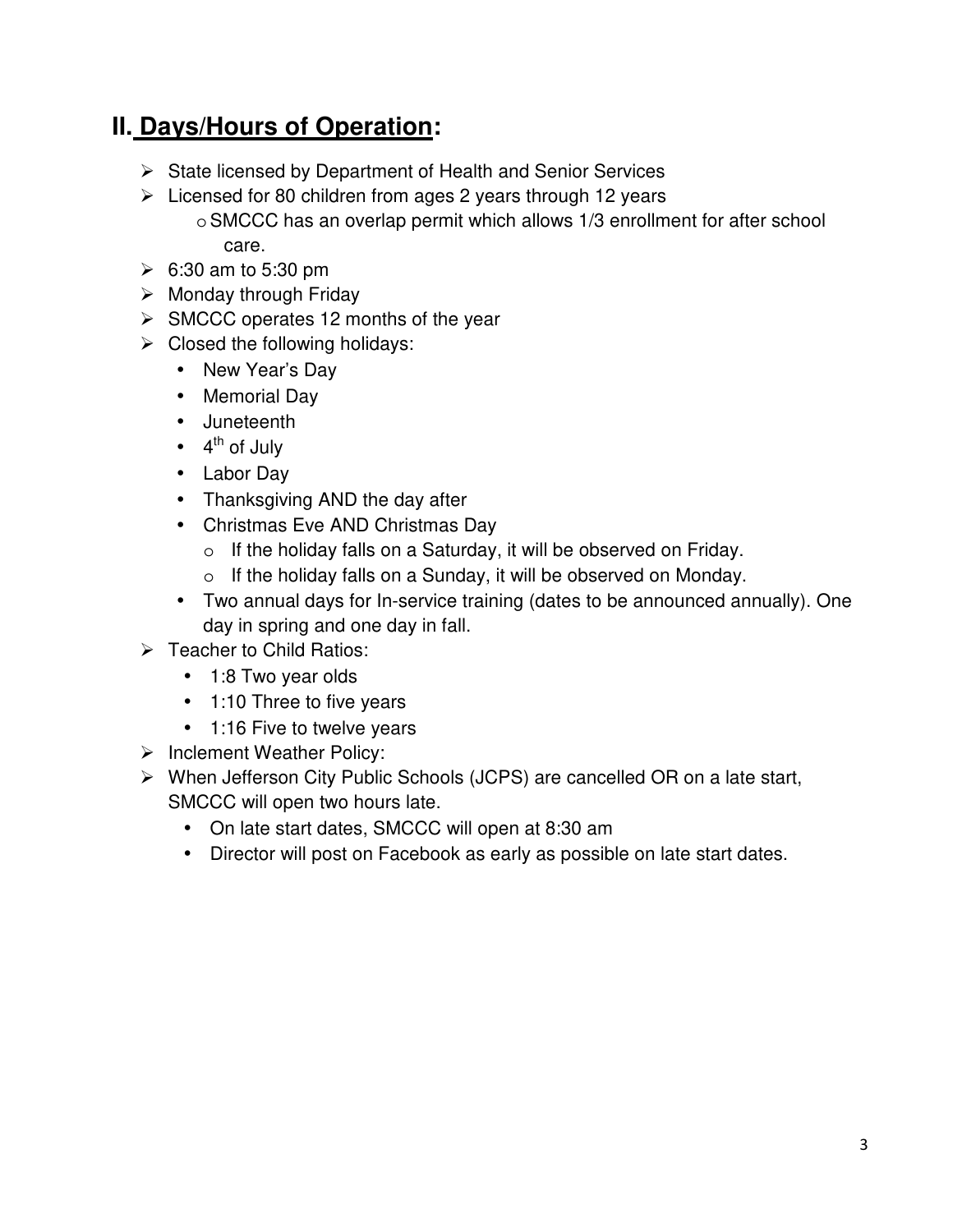## **III. Guidance and Discipline:**

SMCCC implements Conscious Discipline (CD). CD believes all behavior is a form of communication. CD uses a multidisciplinary brain model for discipline. CD identifies three brain states (Survival, Emotional, Executive) which guides our own internal states enabling us to teach appropriate social skills and conflict resolution strategies. Children are guided through choices, given self-empowerment, self-direction and use of "Brain Smart" routines. By strengthening relationships/connections, power struggles can turn into conflict resolutions. Overall, with practice, CD teaches skills to transform difficult moments into life lessons.

- $\triangleright$  Acting Director will provide one parent training evening a year. This training will introduce, explain and give opportunities for parents to practice many of the CD skills implemented at SMCCC.
- $\triangleright$  Staff at SMCCC receives a minimum of four hours annually specific to Conscious Discipline.
- $\triangleright$  www.consciousdiscipline.com provides several free printable resources and videos to explain and help with a variety of behavioral concerns.
- Conscious Discipline: Building Resilient Classrooms By Dr. Becky Bailey (book) is recommended to also help dig deeper into understanding the tools of CD.

The Seven Skills of CD include:

- **≻** Composure
- $\triangleright$  Assertiveness
- $\triangleright$  Encouragement
- $\triangleright$  Choices
- $\triangleright$  Empathy
- $\triangleright$  Positive Intent
- Consequences

The Seven Powers of CD include:

- $\triangleright$  Perception: No one can make you angry without your permission
- $\triangleright$  Attention: What you focus on you get more of
- $\triangleright$  Unity: We are all in this together
- $\triangleright$  Free Will: The only person you can make change is yourself
- $\triangleright$  Acceptance: This moment is as it is
- $\triangleright$  Love: See the best in others
- $\triangleright$  Intention: Mistakes are opportunities to learn

Implementing the above skills and powers enable SMCCC to help children and families learn self-regulation tools and achieve our program objectives.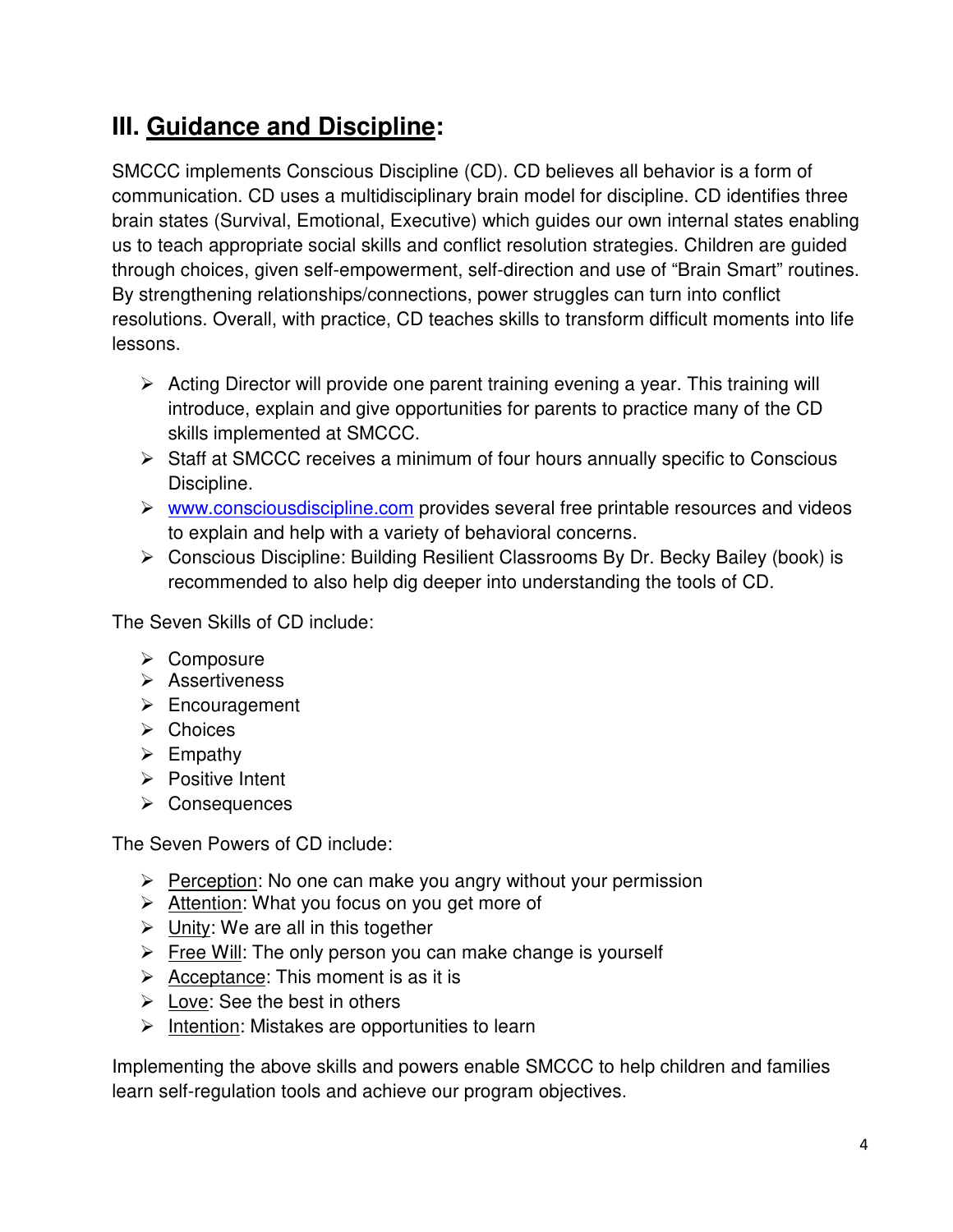## **IV. Child Illness Policy: Taken from the Missouri Child Care Licensing Rules:**

- $\triangleright$  Each child shall be observed for contagious diseases and for other signs of illness on arrival and throughout the day.
- $\triangleright$  Parent/guardian will be notified when any contagious disease occurs. SMCCC posts a note on the tuition box by the office door.
- $\triangleright$  A parent will be contacted for pick up when child has a temperature up to one hundred degrees Fahrenheit (100\*).
	- Child must be 24 hour fever free before returning to center without over the counter medication.
	- If illness is evaluated by physician, medication has been prescribed and any period of contagion has passed as determined by a licensed physician.
- $\triangleright$  Vomiting for any reason, child will be sent home.
- $\triangleright$  Loose stools twice within the same day child will be sent home.
- $\triangleright$  Other reasons to require pick up:
	- Severe Coughing
	- Difficulty or Rapid breathing
	- Yellowish skin or eyes
	- Pinkeye
	- Unusual spots or rashes
	- Sore throat or trouble swallowing
	- Dark colored urine
	- Gray or white stools
	- Headache
	- Severe Itching of body or scalp (possible head lice). Child must be nit free to return to care and inspected by staff member.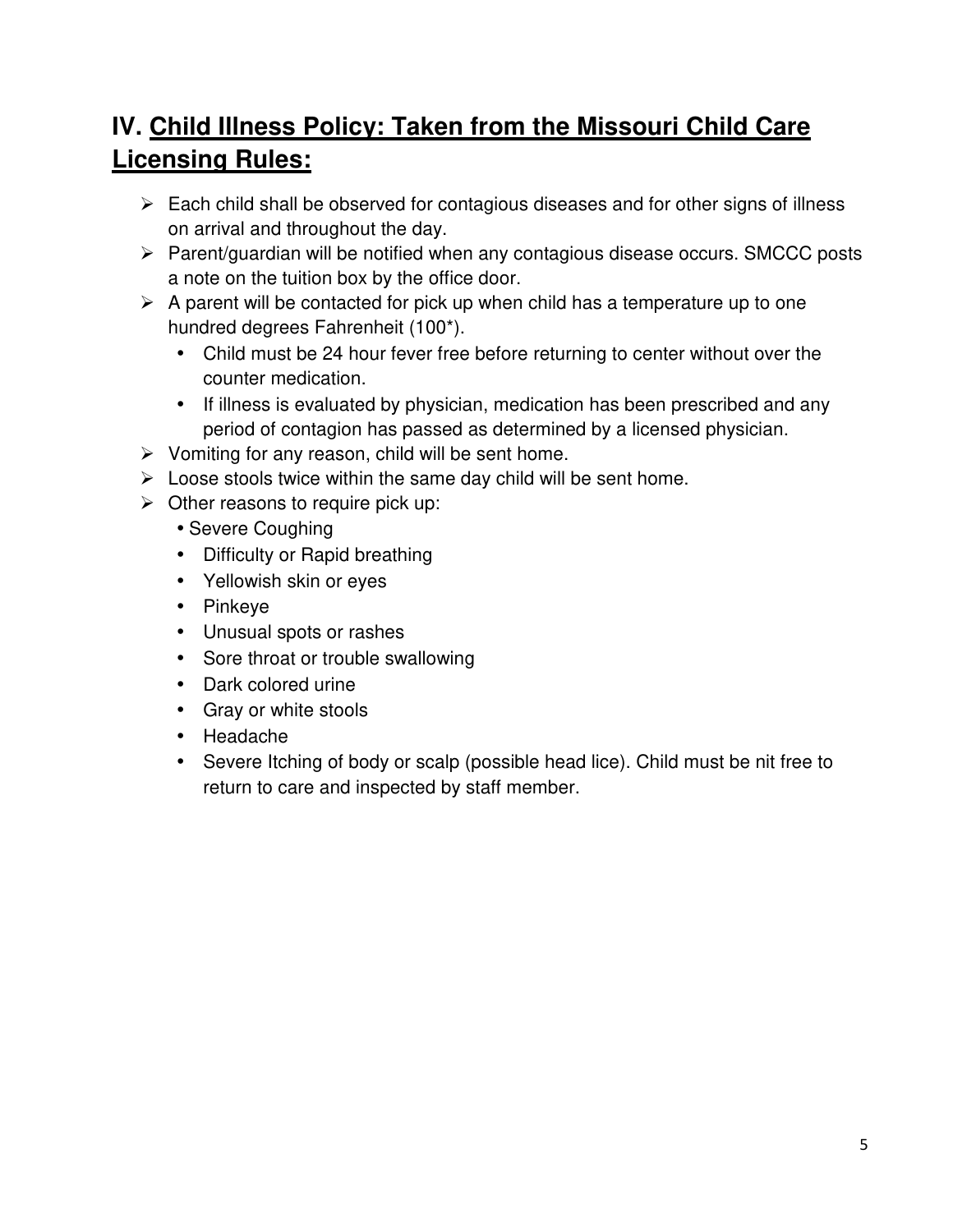## **V. Transition Plan for entering, moving within and exiting program:**

#### Entering Program:

- $\triangleright$  our facility
- $\triangleright$  Read and understand parent handbook/policies and procedures.
- $\triangleright$  Discuss potential start date.
- $\triangleright$  Complete all enrollment forms.
	- SMCCC enrollment form
	- Disaster/Emergency form
	- CACFP (Child and Adult Food Program) form
	- CACFP income eligibility form (if qualified or receive DSS assistance)
	- Partnering with Families form
- $\triangleright$  Provide medical form signed by physician if child is under age 5
- $\triangleright$  Provide medical form signed by parent if child is over age 5
- $\triangleright$  Provide copy of immunizations.
- $\triangleright$  Sign and agree to tuition plan.
- $\triangleright$  To be put on a waitlist, complete only the enrollment form.
- $\triangleright$  Upon completing the above enrollment forms, a four digit code will be given to each family prior to the first day of attendance. Only share code with individuals who pick up and drop off your child on a regular basis. If someone is picking up sporadically, request them to ring the doorbell. Persons picking up from SMCCC should have identification with them in case the supervising adult has not previously met them.

#### Moving/Transition Within the program:

Director will discuss with staff, readiness of child to move to next class.

- $\triangleright$  Director will notify parent via email or in person to discuss openings in the next classroom and potential dates to move.
- $\triangleright$  Child will have opportunity to visit the next classroom for short periods of time prior to moving.
- $\triangleright$  Date of moving child will be agreed upon by parent and director.
- $\triangleright$  All staff will be notified of child's date of moving via Smart Care updates.
	- SmartCare is the electronic attendance system at SMCCC. This is required for daily sign in/out attendance.
- $\triangleright$  Parents are invited to visit new room and discuss any concerns with director and/or teacher.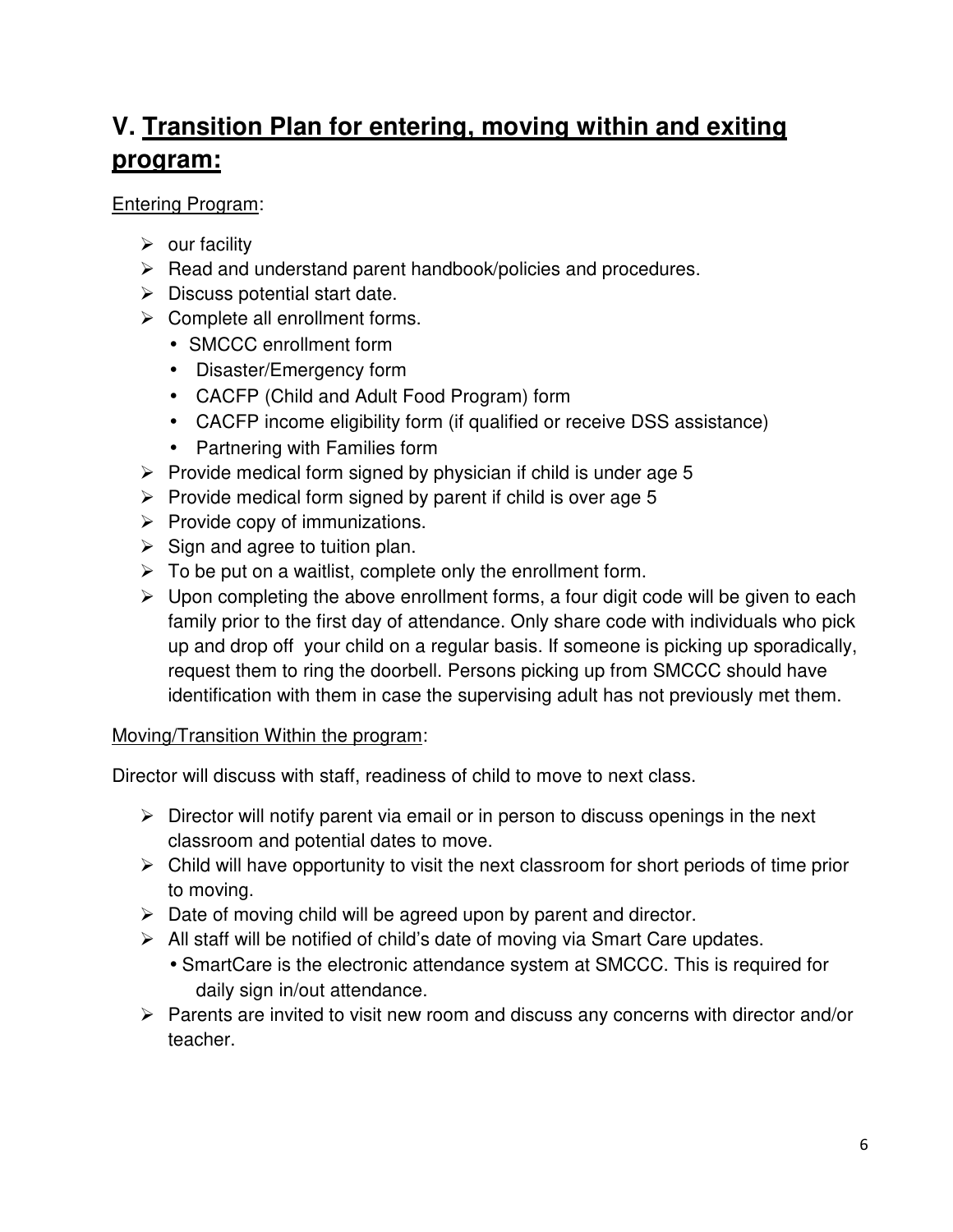#### Exiting Show-Me CCC:

- $\triangleright$  Parent is required to give two week notice for termination of child care services.
- $\triangleright$  If a notice is not given, parent/guardian will be responsible to pay the two weeks of tuition.
- $\triangleright$  Director reserves the right to terminate child care for any reason. Aggressive and violent behaviors are not safe. Repeated hurtful behaviors are reason for termination.
- $\triangleright$  Director will email or give written statement to the family leaving SMCCC. Termination can be immediate and non-negotiable. Every program is not for every family, therefore, it is important to work together to decide if SMCCC is the right program for your child/family.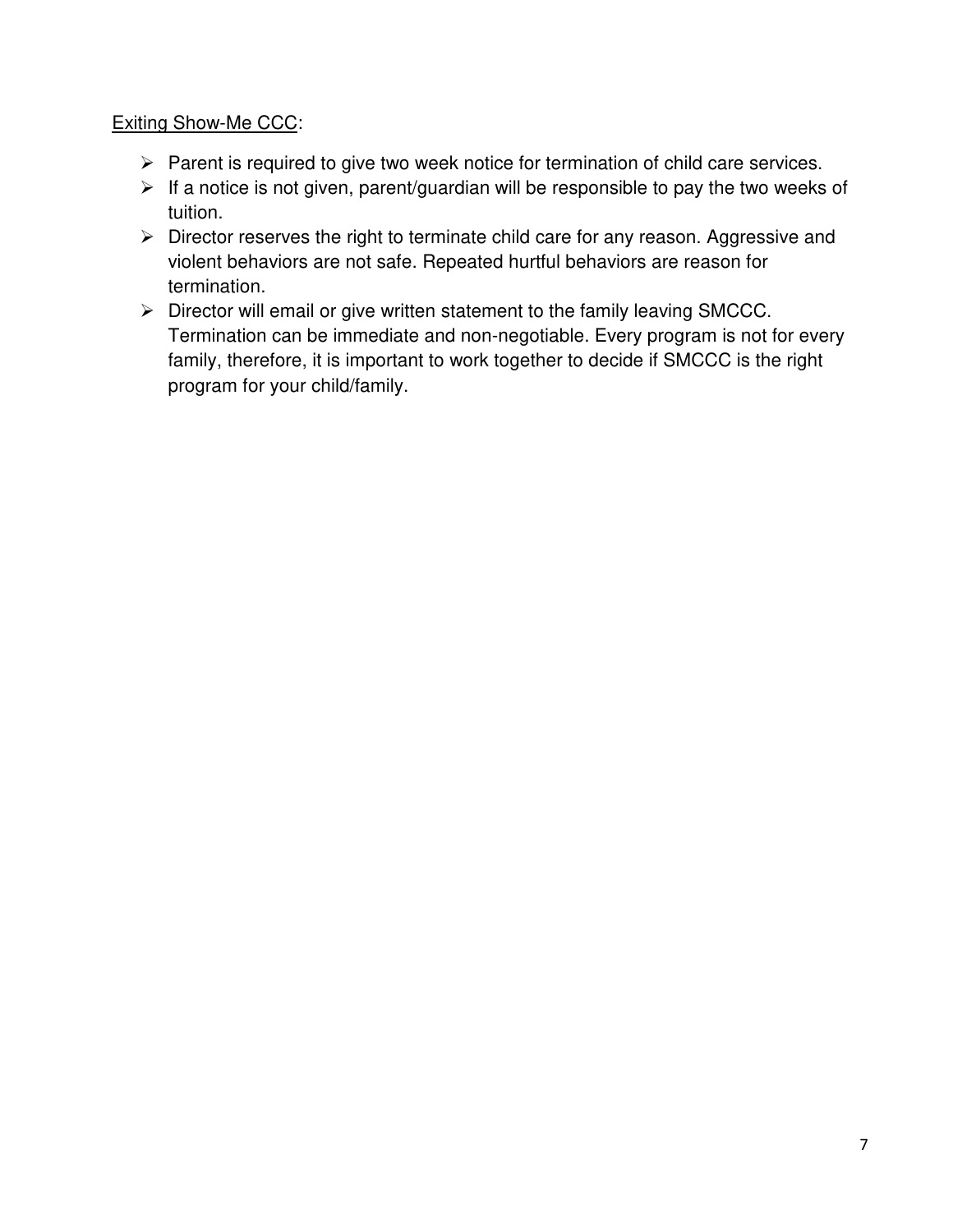## **VI. Health Policies and Procedures**

## Meals: Child and Adult Care Food Program (CACFP)

- $\triangleright$  SMCCC's meals and snacks meet or exceed the daily requirements set forth by the CACFP guidelines.
- Current CACFP guidelines: https://www.fns.usda.gov/cacfp/meals-and-snacks
- $\triangleright$  SMCCC follows the CACFP/USDA guidelines for sanitation requirements for meals, food storage, food safety, access to water, written menus, food prep and serving.
- $\triangleright$  CACFP requires parents to sign an annual enrollment/income eligibility form (Refer to enrollment forms).
- $\triangleright$  SMCCC provides breakfast (7:15 am to 8:30 am), hot lunch (11:00 am to 12:30 pm), and afternoon snack (2:30 pm to 3:45 pm).
- $\triangleright$  Breakfast is served traditional style.
- $\triangleright$  Lunch is served traditional style for children under pre-K age.
- $\triangleright$  Lunch is served family style for pre-K and school age.
- $\triangleright$  Weekly menus are posted in the kitchen and available for review at any time.
- $\triangleright$  Staff are encouraged to sit/eat with children to encourage and model social interactions.

### Child Immunizations:

• All children must have up-to-date immunizations status that follows the CDC Immunizations Practices Schedule, including month, day and year of each immunization before enrollment is considered complete.

#### > Hand Washing Procedure:

- Hand washing is done before serving meals, after diapering/toileting and other times as needed.
- Steps for Handwashing:
	- o Wash your hand with lukewarm or cold water.
	- o Then take a small amount of any hand soap
	- o Rub it all around your hands
	- o Rub Hands 60 seconds with soap
	- o Rinse soap with running water. Dry it with a towel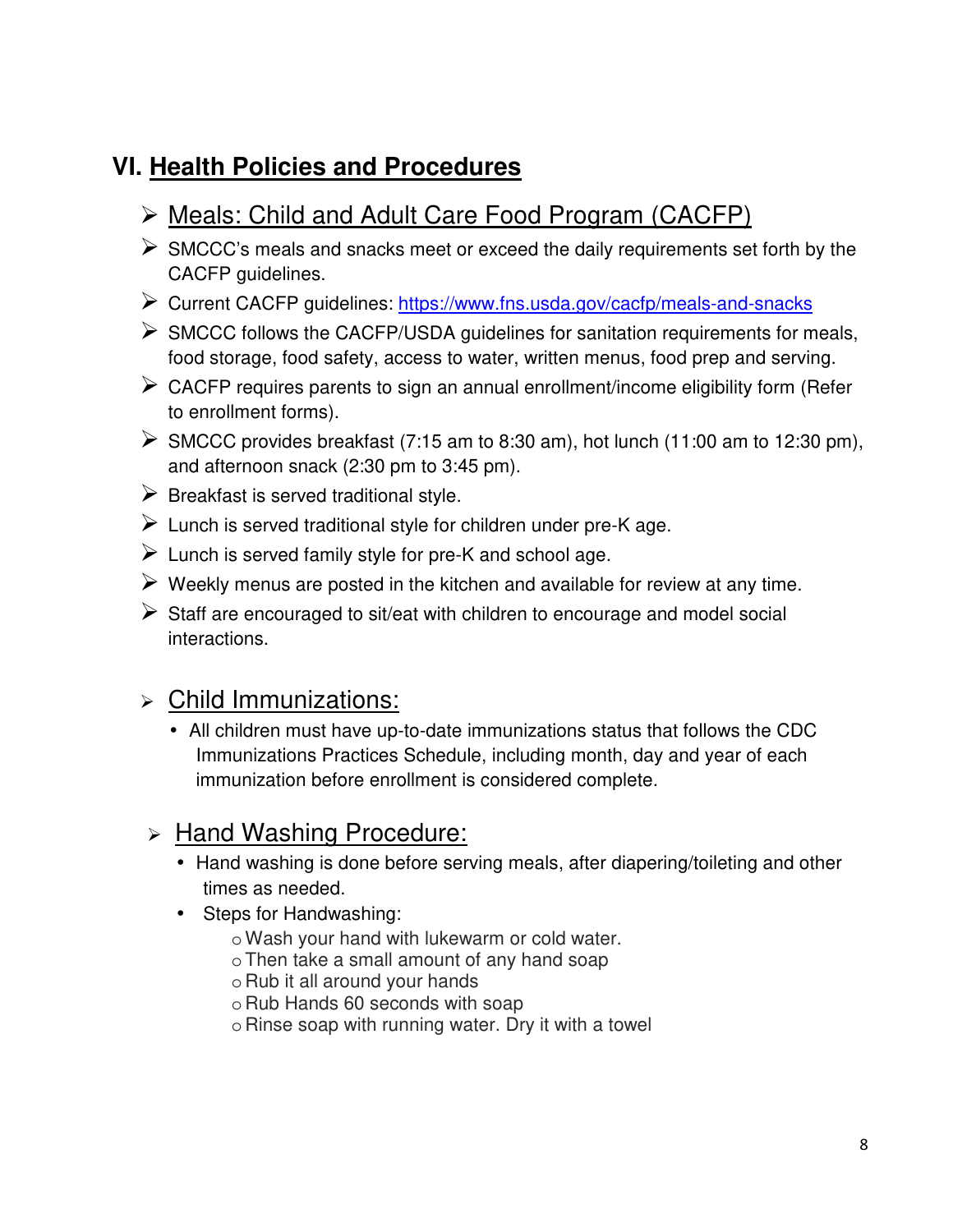## $\triangleright$  Injury/Accident Procedures:

- Provider will notify parents at time of injury.
	- o If injury needs emergency attention, SMCCC will call 911, then notify parent.
	- o SMCCC will call 911 when the injury requires immediate medical attention. Examples include but not limited to bleeding body part where SMCCC cannot get the bleed to stop, unconscious child, immobile child, conscious but not responsive child.
	- o If neither parent/guardian is available at time of injury, SMCCC will contact the emergency contact.
- An accident report will be completed when emergency help or parent pick up is required.
- An email of the accident will be considered the accident report.
- An accident report will not be completed when an ice pack or band aid is appropriate.
- All staff at SMCCC are CPR and first aid certified through American Red Cross or American Heart within 90 days of employment.
- Parents provide permission to transport in case of emergency. Per parent request, SMCCC will transport child to meet parent at hospital. Parent is responsible to provide up to date physician and preferred hospital.

#### > Napping:

- Each child has an individual cot.
- Bedding is only used by the individual child.
- Cots are labelled with child's name.
- Cots are placed a minimum of 12' apart.
- Parents may provide a blanket/comfort item. Blanket is to remain at SMCCC.
- SMCCC will wash bedding once weekly.
- Staffing ratios will be maintained during naptimes.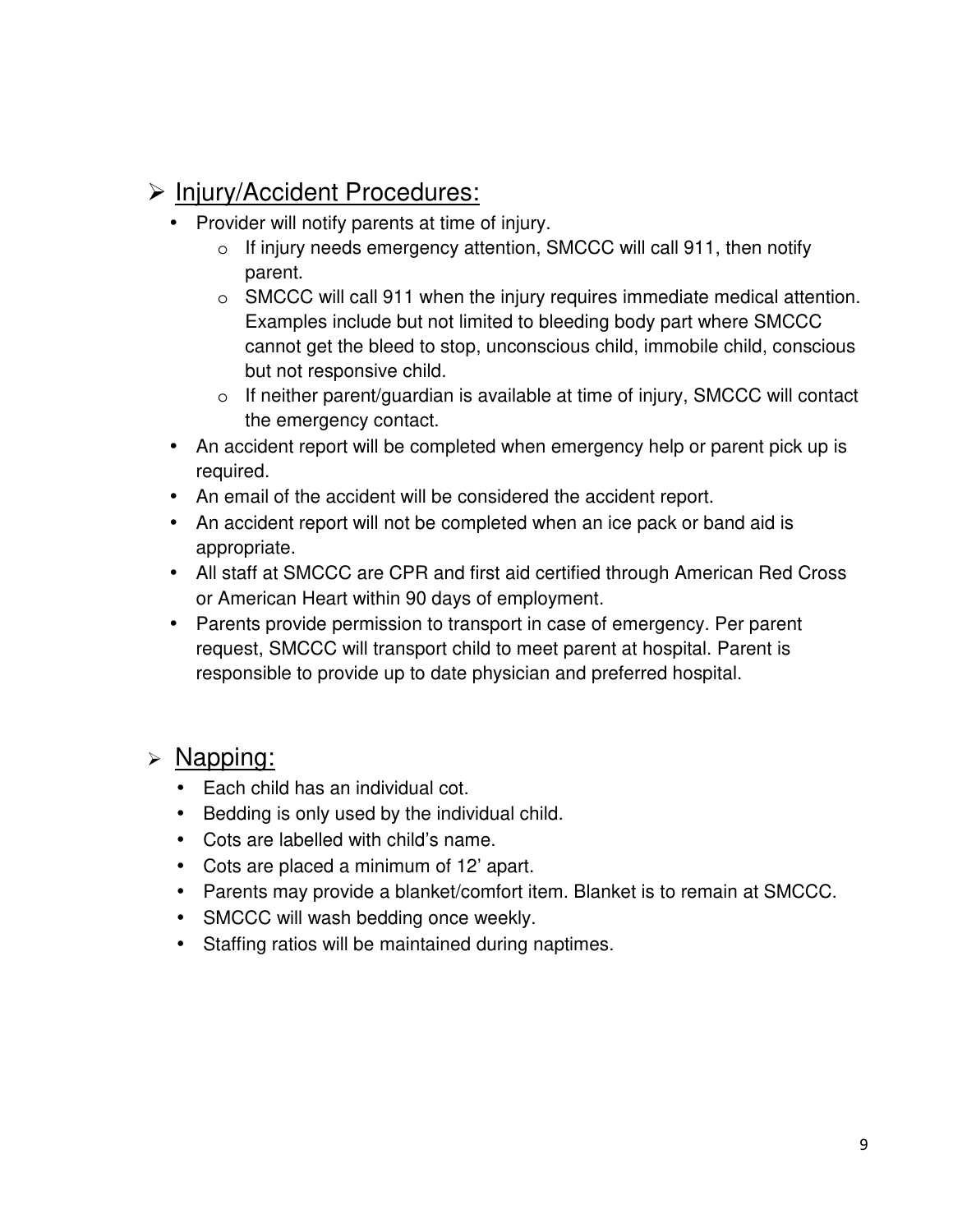## Medication Administration and Safety Requirement:

- State of Missouri considers Sunscreen medication; therefore, parents must sign annual permission to apply sunscreen.
	- o SMCCC applies sunscreen once daily between Memorial Day and August  $15^{\text{th}}$ .
	- o SMCCC provides "Bright Guard Sunscreen". If parents choose a different brand of sunscreen, parent/guardian must come and apply sunscreen.
- Licensing does NOT require centers to administer medication; however, SMCC chooses to give medication under specific conditions.
- SMCCC will only administer prescription medication. SMCCC will not administer over the counter medications like Tylenol.
- Medication will be given ONLY at meal times: Breakfast and Lunch.
- Parent must provide original container and labeled with the child's name, instructions for administration, including the times and amounts for dosages and the physician's name.
- All medication is stored out or reach of children, in the Kitchen. Some medications are kept in lock box, depending on type of medication.
- Parents complete the medial authorization form.
- Staff will sign medical authorization form each time medication is administered.
- Parents will provide the measuring device used for administering medication.
- Medication will not be accepted without written, understandable instructions.
- If a medication dose is missed, SMCCC will contact the family at the time the missed dosage is identified.
- Parents can come and give their child medication at any time.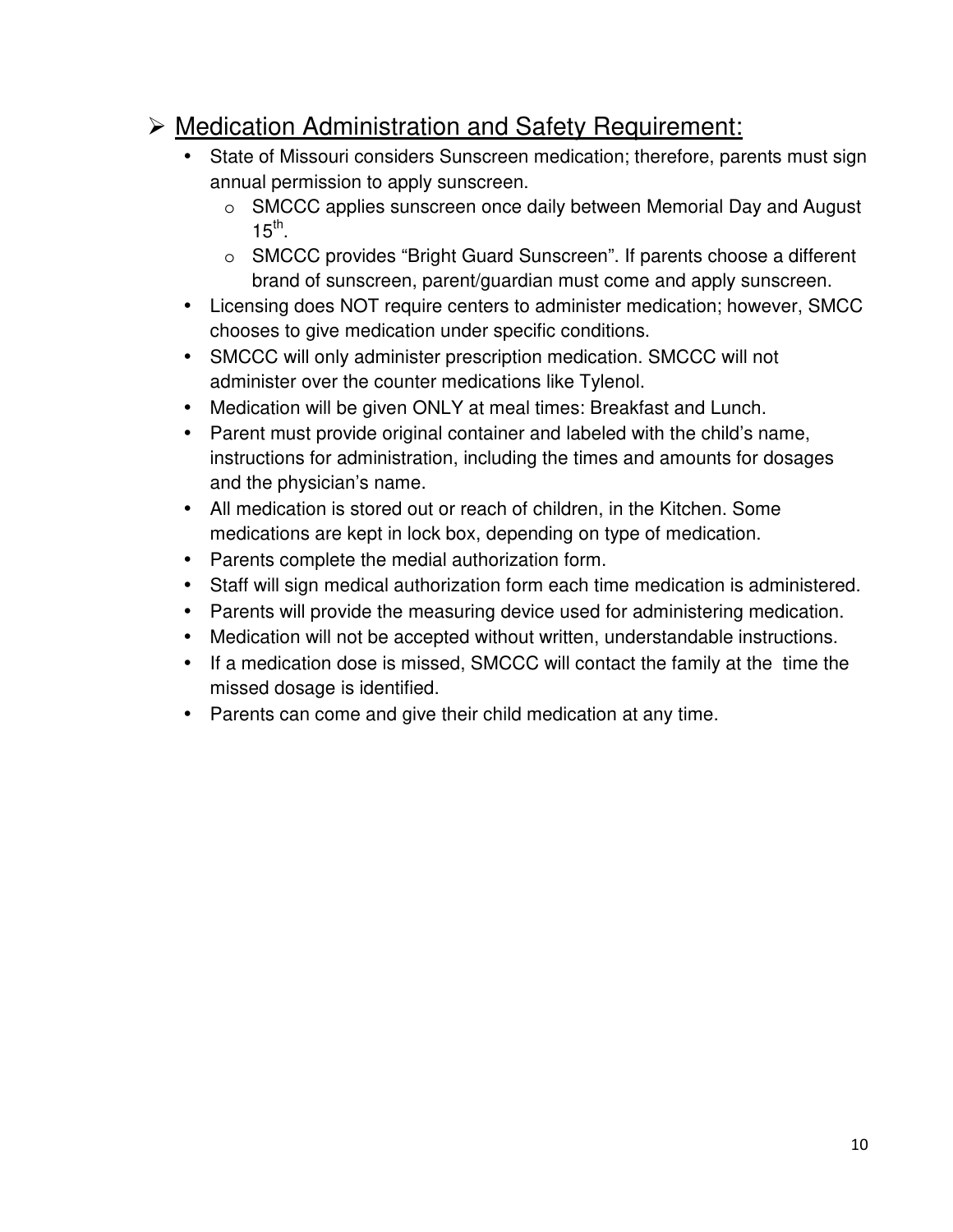## > III Child Policy:

- Each child shall be observed for contagious diseases and for other signs of illness on arrival and throughout the day.
- Each child's parent shall be notified immediately when any contagious disease occurs within the facility. A note will be posted on the tuition box of any contagious disease reported.
- Unusual behavior shall be monitored closely and parents will be contacted if behavior continues or if other symptoms develop. Behaviors include but not limited to: more/less active or cranky than usual, cries more than usual, feels general discomfort or loss of appetite.
- Parent/Guardian will be contacted when signs of illness are observed. If a child exhibits any of the following symptoms, request for pick up will be required.
	- o Diarrhea, more than one abnormal stool
	- o Severe Coughing
	- o Difficult or rapid breathing
	- o Yellowing skin or eyes
	- o Pinkeye
	- o Unusual rash or spots
	- o Sore throat
	- o Unusually dark urine
	- o Headache and stiff neck
	- o Vomiting more than once
	- $\circ$  Fever over one hundred degrees Fahrenheit (100\*)
	- o Severe itching of the scalp or body
- Ill child must be symptom free/fever free (without over the counter medications) for 24 hours before returning to center.

## Annual Health, Sanitation, and Fire Inspections available to review upon request.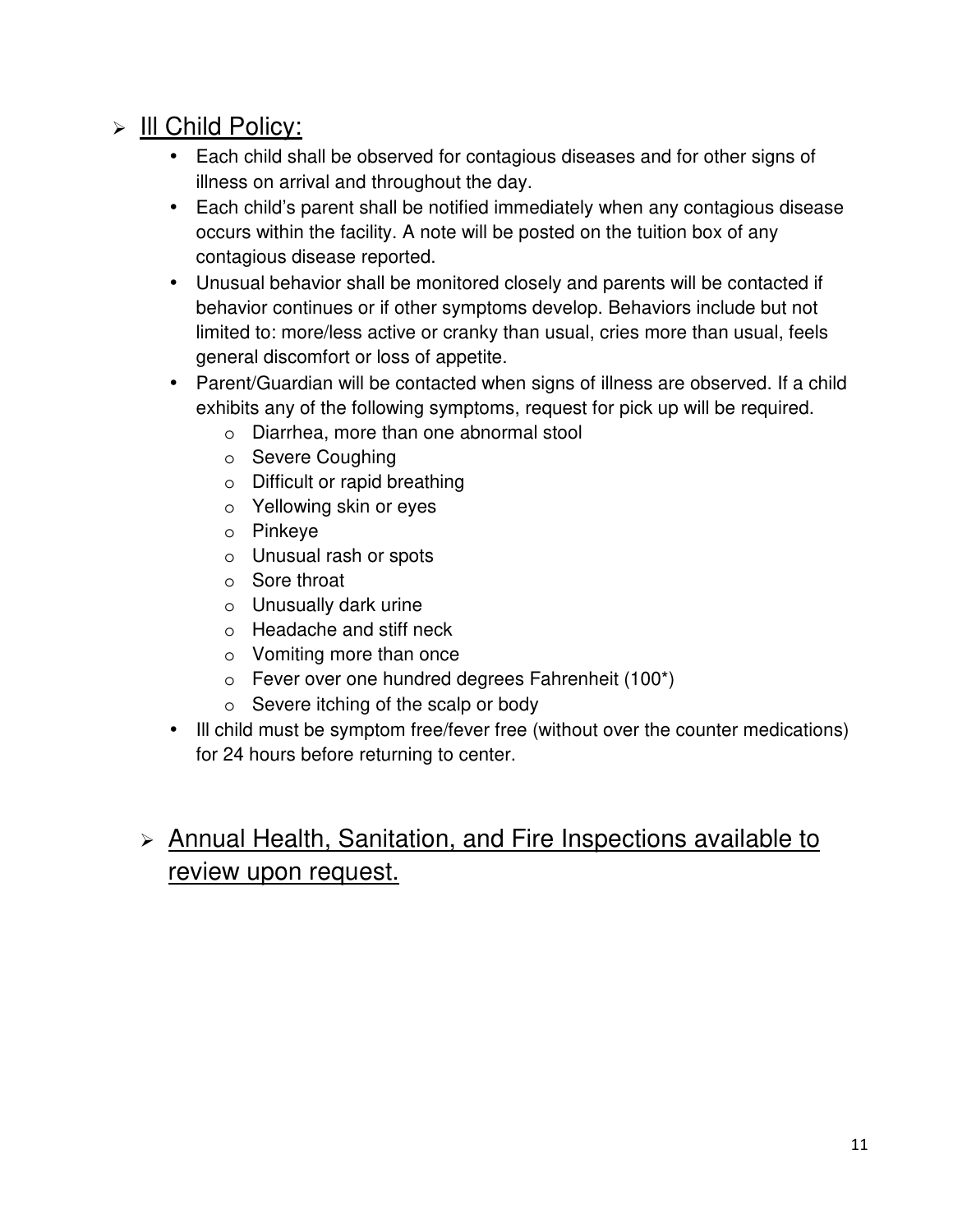## **VII. SMCC Policy Tidbits:**

- $\triangleright$  Please keep everyone safe by driving slowly and carefully there are many pedestrians (adults and children) as well as cars pulling in and out of the parking area. It is very important that upon entering SMCCC to turn your vehicle **OFF** in the morning and evening. Also, to keep flow of traffic smooth, follow the "Enter" and "Exit" signs painted on the driveway.
- $\triangleright$  If a toy is brought from home, it is assumed to be shared and SMCCC does not accept the responsibility for any items or toys brought from home. Guns and gun-play are not allowed.
- Disaster Plan/Emergency Preparedness:
	- Tornado drills are held quarterly.
	- Fire drills are held monthly. Each classroom practices designated escape routes. Escape routes are posted in each classroom.
	- Fire and tornado drill procedures are posted in each classroom and all staff is trained to know what to do in these emergency situations.
	- On late start days, SMCCC will open at 8:30 am.
- $\triangleright$  Parents of a child age two or three must send two changes of clothing.
	- Parents are responsible to provide diapers/pull ups
	- SMCCC will provide wet wipes. If your child is allergic to wet wipes provided by SMCCC, parents will provide wet wipes.

## **VIII. School Age: After school/Holiday/Summer Care:**

 SMCCC's van is used for summer off site activities and to transport school-age children to and from Moreau Heights elementary. Bus transportation is provided by Jefferson City Public Schools to/from East elementary.

- $\triangleright$  A signed parent permission (on enrollment form) is required for all trips that need van transportation.
- $\triangleright$  In the event a child must be transported to a hospital and the parents or other designated emergency contact on the emergency card is not available, an ambulance will be called.
- SMCCC requires completed van card for transportation and field trips with parent and emergency information.
- $\triangleright$  If your school-aged child will not be riding the after school van, please call and let the center/driver know as early as possible.
- SMCCC offers a full-time summer school-age program for children that attend Show-Me September through May. Summer Activity Fee must be paid before April 1<sup>st</sup>.
- $\triangleright$  One time summer activity fee covers all field trips for the summer. Rate depends on availability of activities.
- $\triangleright$  School Age summer (only) enrollment is open early March for families that do not utilize transportation during the year. Priority is given to families that have previously been enrolled with SMCCC preschool.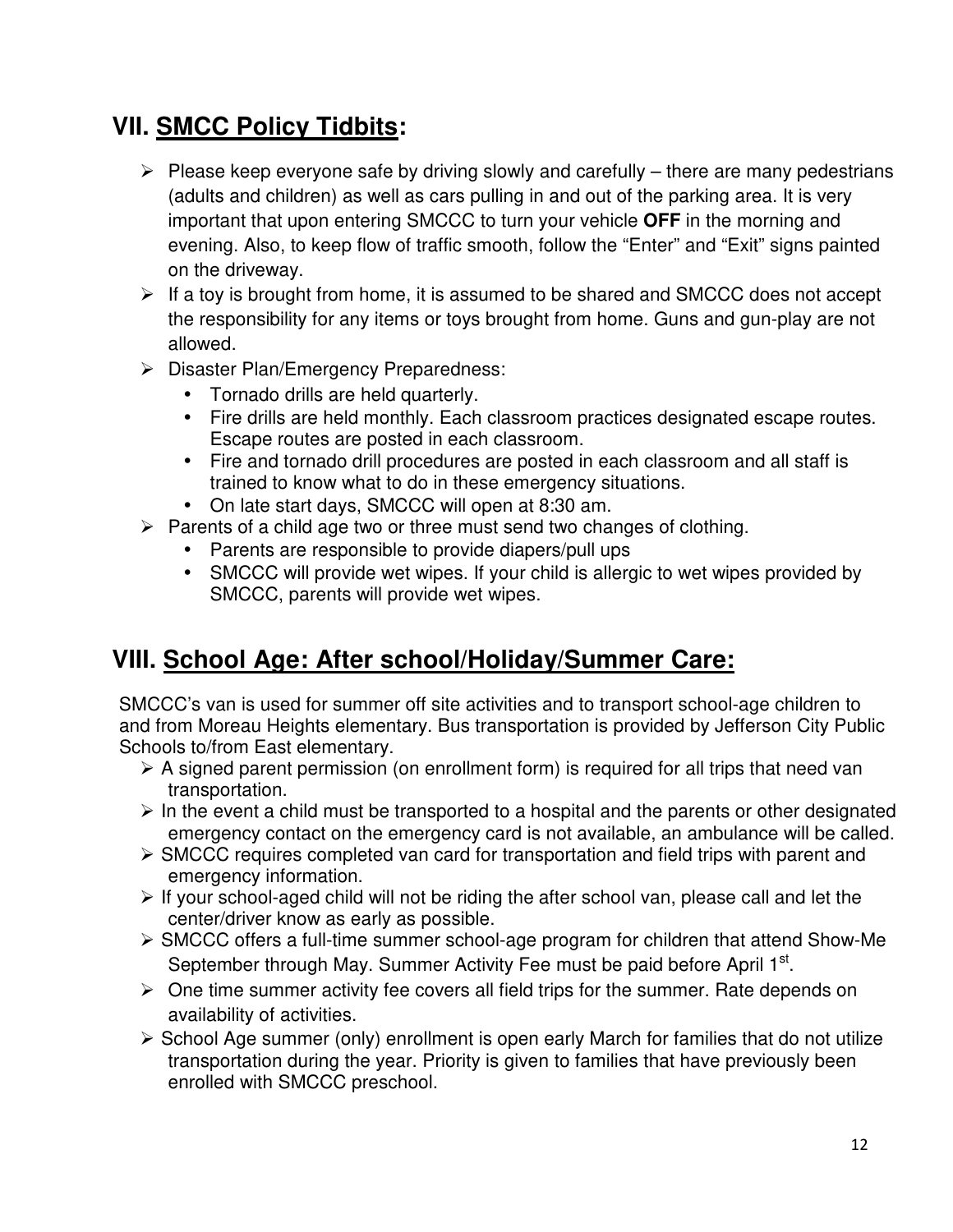## **IX. Tuition Structure and Policies:**

- $\triangleright$  A \$50 initial registration/supply fee is charged at the time of application for admittance. The supply fee is billed annually on your child's start date.
	- This fee is per child, per year. The year your child enters Kindergarten is the last year for this charge.
- $\triangleright$  Enrollment of a school-aged child will be required to pay a one-time fee of \$50 at time of enrollment.
- $\triangleright$  Fees may be paid by check, cash, or Venmo. Payment of fees is to be placed in the tuition drop box next to the check-in Smart Care system.
	- Venmo Name: ShowMeCCC
- $\triangleright$  Families whose childcare is partially funded by the DSS must pay the family co-pay on or before the tenth day of the month. Parents must notify SMCCC of any changes in their DSS authorizations.
- $\triangleright$  If DSS authorization expires, full tuition is due until DSS assistance is re-authorized to SMCCC.
	- SMCCC DVN # 000712885
- $\triangleright$  A late fee of \$40 will be assessed if payment is delinguent ten days past agreed payment date. Termination will be immediate with no notice.
- $\triangleright$  \$20 daily fee applied for school children attending full time when school is dismissed for any reason.
	- Availability of care is dependent on staff availability. Sign-up sheet for available days for care will be posted on the sign in table.
- $\triangleright$  Tuition is based on a full-time position (includes absences due to illness and/or vacation). No part-time positions are accepted at SMCCC.
- $\triangleright$  \$1 per minute per child late fee is charged and due at time of pick up.
- $\triangleright$  Show-Me reserves the right to adjust tuition rates annually, effective on January 1<sup>st</sup>.
- $\triangleright$  Rates will be announced at a minimum of 30 days prior to changes.
- $\triangleright$  Payment is due according to signed enrollment form at time of enrollment.
- $\triangleright$  Parent is required to give a two-week notice for termination of child care services. If a notice is not given, parent/guardian will be responsible to pay the two weeks of tuition.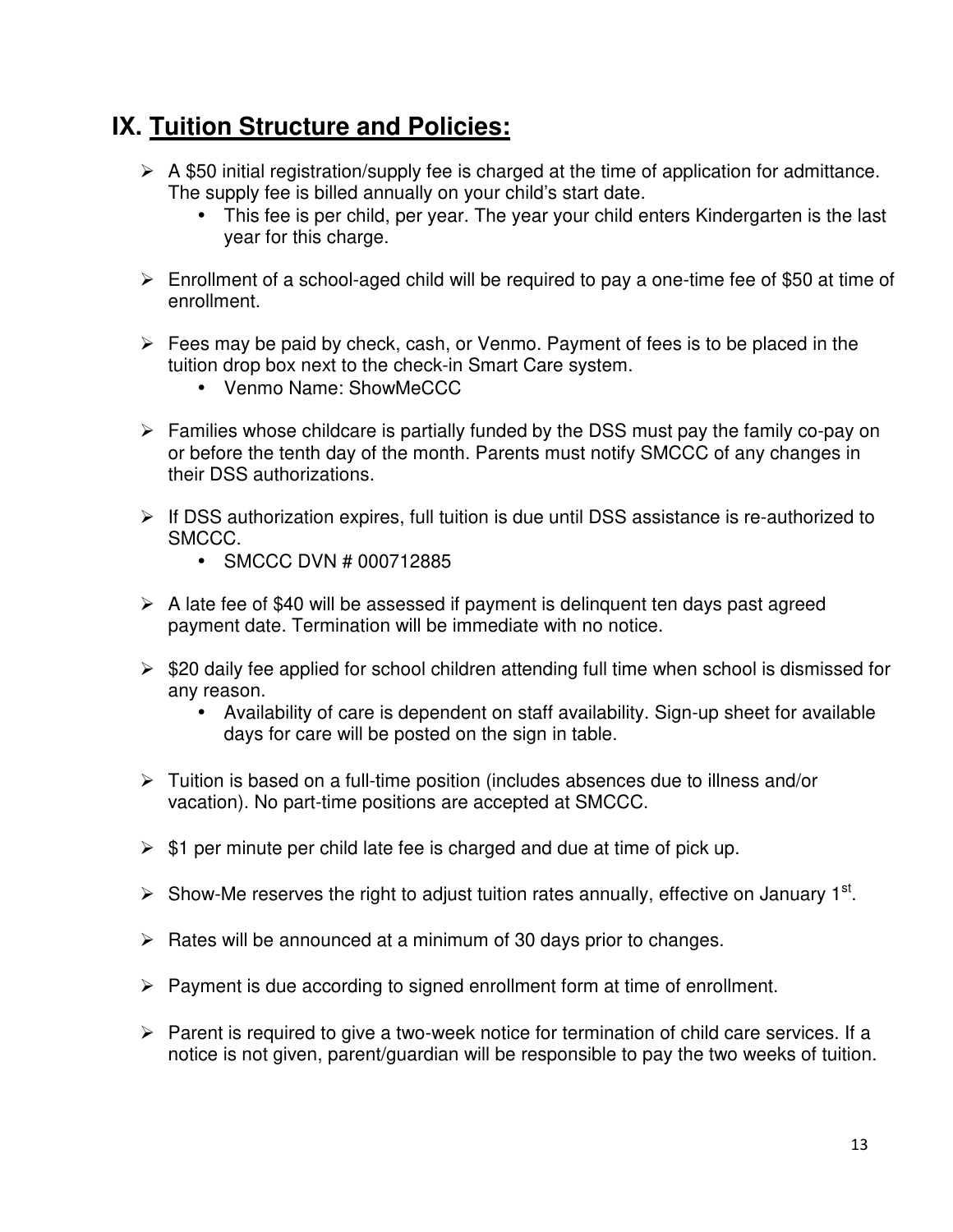- $\triangleright$  SMCCC will take action to recoup unpaid fees through Small Claims Court or by a collections agency.
	- Current Rates provided at back of Parent Handbook.

## **X. Communication Plan:**

SMCCC has an open door policy and parents are welcome at any time, announced or unannounced.

Center Responsibility:

- $\triangleright$  Meet licensure standards and post current license by main entry.
- $\triangleright$  Copy of all fire, sanitation, and food permit license inspections, available for parent review at any time.
- $\triangleright$  Give 30 day notice of rate changes. All rate changes will be effective January 1<sup>st</sup>, beginning 1-1-23.
- $\triangleright$  Provide program updates and changes via monthly newsletters and summer field trip/activity calendars.
- $\triangleright$  Provide working security system to enter the building.
	- Entry number is changed once a year (usually August)
	- Key pad works 6:30 am to 9:00 am AND 3:00 pm to 5:30 pm
	- Between hours of 9:00 am and 3:00 pm, parent/guardian must ring the bell to enter. For safety, there is not someone in the entry between 9 am and 3:00 pm
- $\triangleright$  Center director is available via email at showmechildcare@embargmail.com or via phone at (573)761-9998. Most emails responded to within 24 hours.
- $\triangleright$  Center director provide tuition receipts and annual tax statements.
- $\triangleright$  Director available to schedule appointments to discuss any concerns.
- $\triangleright$  Staff at SMCCC are mandated child abuse/neglect reporters.
	- If any staff suspects abuse/neglect, he/she will call the abuse/neglect hotline. Director may be notified of call but not required.
- $\triangleright$  Director will post on Facebook as early as possible when SMCCC has late start or closes for emergencies.
	- Emergency closing would include: water main break in the area, lack of electricity, sewer concerns, or natural disaster recommendations.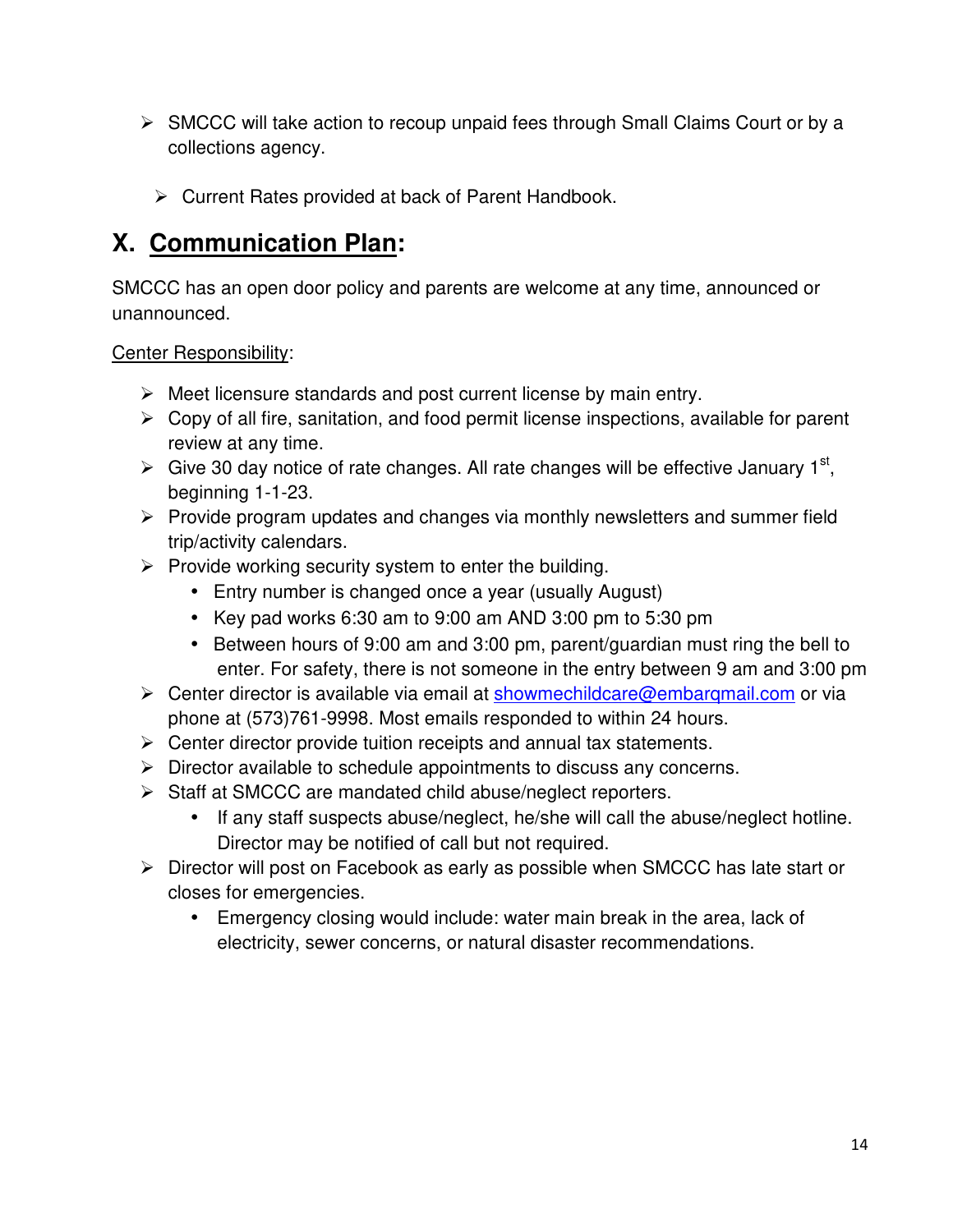Parent Responsibility: (initial during orientation of program)

- $\triangleright$  When your child will be absent, call or email the director as early as possible. Requested, before 9:30 am
- $\triangleright$  When your child will not be riding the "after school van", call and let the driver know as early as possible. Requested before noon.
- $\triangleright$  Provide updated email address to receive monthly newsletters and summer calendars. Parents without an email address may pick up a monthly newsletter and summer calendar on the sign in/out table.
- $\triangleright$  Field trips and additional fees will appear on the calendars. If you do not pay for your child's scheduled activity, he/she will not participate in scheduled activity.
- $\triangleright$  Update required forms once a year.
- $\triangleright$  Provide updated copy of child custody and visitation schedule. A copy of the latest court order will be in child's file for staff and police to be compliant with the order.
- $\triangleright$  Agree to sign child in AND out daily using the Smart Care electronic system. A QR code is provided for each adult approved to pick up. Parents are responsible to keep authorized pick up individuals up to date. New pick up individuals will be asked to provide photo ID. Sometimes staff may ID someone who has picked up previously, be patient and understand safety is our top priority.
- $\triangleright$  Accident reports will be sent via email or signed at time of pick up. Parents agree to come at time of injury if requested by center director.
- $\triangleright$  Parent will complete required forms for licensure:
	- Read and ask any questions regarding policies
	- SMCCC Enrollment
	- Complete and return Disaster/Emergency
	- Complete and return CACFP enrollment
	- Complete Income eligibility form if applicable. Refer to Income guidelines provided
	- Medical form for all children. Children under age five must have form signed by physician.
	- Provide copy of immunizations.
		- o SMCCC only accepts children in compliance with Missouri Immunization schedule.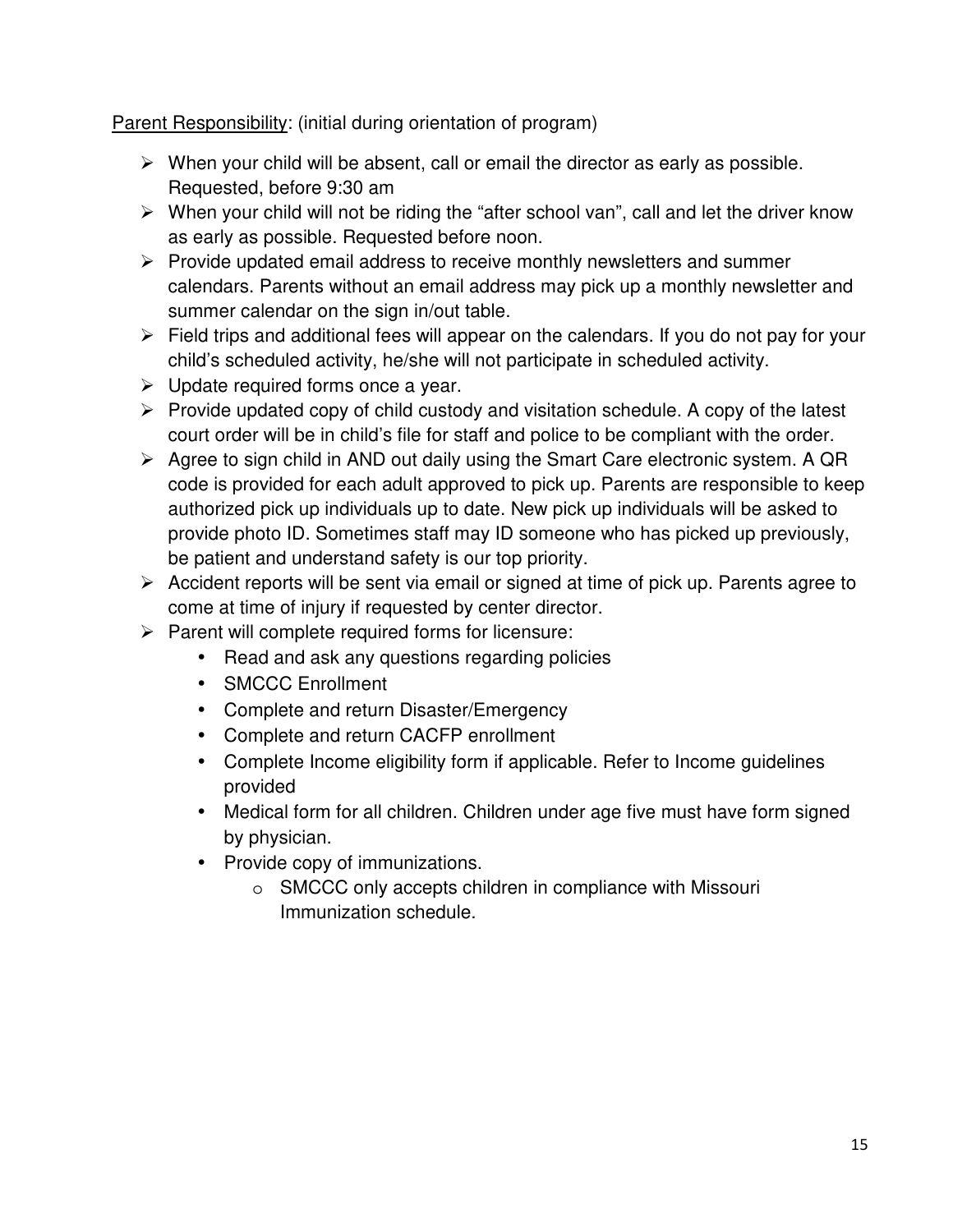## **XI. Communication with Families:**

- $\triangleright$  Monthly newsletters will be sent via email to the most current email address on file.
	- Printed copies of monthly newsletter also provided at the entry table
- Eletters/Flyers provided outside of office door for parent resources.
- $\triangleright$  Families will receive annual tax statement.
	- Parents can request monthly or weekly statements.

SMCCC has a Facebook page and will communicate with Instant Messenger

## **XII. Additional Resources:**

- $\triangleright$  Office of Childhood: Organization responsible for licensure and inspections.
	- (573)522-8762
	- Childhood @dese.mo.gov
- **► COVID UPDATES for licensed centers:** 
	- Dese.mo.gov/communications/coronavirus-covid-19-information
- $\triangleright$  License Inspector Contact information is posted by main entrance at SMCCC
	- Lauren Ray-Warnke (updated 4-22)
		- o (573)526-7968
		- o Lauren.Raywarnke@health.mo.gov
- $\triangleright$  Families can search any licensed centers past inspections at the following website:
	- https://healthapps.dhss.mo.gov/childcaresearch/